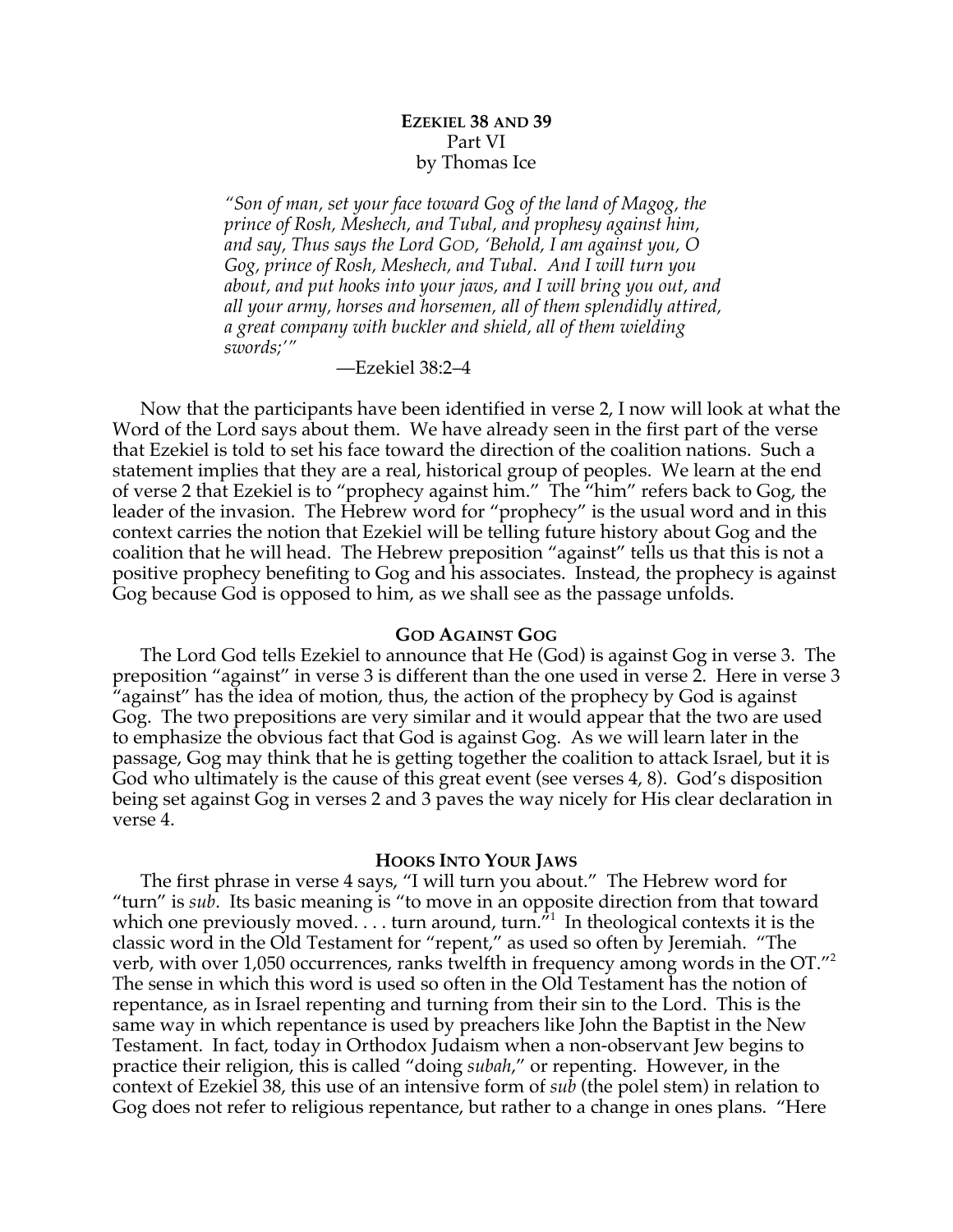and in ch. xxxix. 2," notes C. F. Keil, "it means to lead or bring away from his previous attitude, *i.e*. to mislead or seduce, in the sense of enticing to a dangerous enterprise."3 What more dangerous enterprise could there ever be than warring against God or His people—Israel?

Since the Lord wants to move Gog in the direction of coming down to attack Israel, the verb *natan* is used to explain the means that God will employ. The Lord will "place" or "put" hooks into the jaws of Gog. Keil tells us, "Gog is represented as an unmanageable beast, which is compelled to follow its leader (cf. Isa. xxxvii. 29); and the thought is thereby expressed, that Gog is compelled to obey the power of God against his will."4 Lawson Younger explains the meaning and use of the Hebrew word for "hook" as follows:

While the literal meaning of *hah* is "thorn," in the OT it is used metaphorically for a hook. In the majority of occurrences, *hah* is employed in military contexts for a hook put through the nose or cheek of captives: of Sennacherib, in whose nose God will put a hook (2 Kgs 19:28; Isa. 37:29); of Jehoahaz taken to Egypt by hook (Ezek 19:4); of Zedekiah taken to Babylon by hook (19:9); of Pharaoh, in whose jaw God will put a hook (29:4; and of Gog, in whose jaw God will also put hooks  $(28:4).5$ 

Just as a whole host of Israel's enemies down through history have not wanted to do what God has asked them to do, so will Gog, like Pharaoh be made to follow His will, even though their intentions are 180 degrees in the opposite direction, which demonstrates the use of the hook imagery by God. "Like a ring in the nose of a captive or a great hook in the jaws of a crocodile, God will pull Gog and his allies out for this invasion when he is ready for them," notes Mark Hitchcock. "God will do God's bidding and will act according to God's timetable."<sup>6</sup> Arnold Fruchtenbaum summarizes this section by reminding us:

It is God Who is in control; it is He who is bringing the invasion about. Thus, while studying this passage, one should note the sovereignty of God in this invasion. This will be the means by which God will punish Russia for her sins. The key sin is her long history of anti-Semitism, a problem that persists in Russia to this day.<sup>7</sup>

#### **STAGE SETTING IN RUSSIA AND IRAN**

How are some of the issues from the first few verses of Ezekiel 38 setting the stage today for future fulfillment? While other nations in the Gog coalition have been in the news at one time or another, right now Russia and Iran are making a lot of noise on the geo-political scene. Also, for those who are not watching Turkey, they are on the verge of being taken over by radical wing of Muslims in their Parliament. If they succeed, they will return Turkey to Muslim rule, which will result in their dismissal of democracy.

Mart Zuckerman, editor *of U. S. News & World Report* has said, "Russian President Vladimir Putin, in an interview several years ago, criticized America's decision to go to war against Iraq and told me, "The real threat is Iran." He was right. But Russia has become part of the problem, not the solution."8 It is no secret that Russia has played a role of enabler to Iran, which has risen to the top of the list of rogue states that threaten to bring great destabilization to the current world order. "And Russia has made the